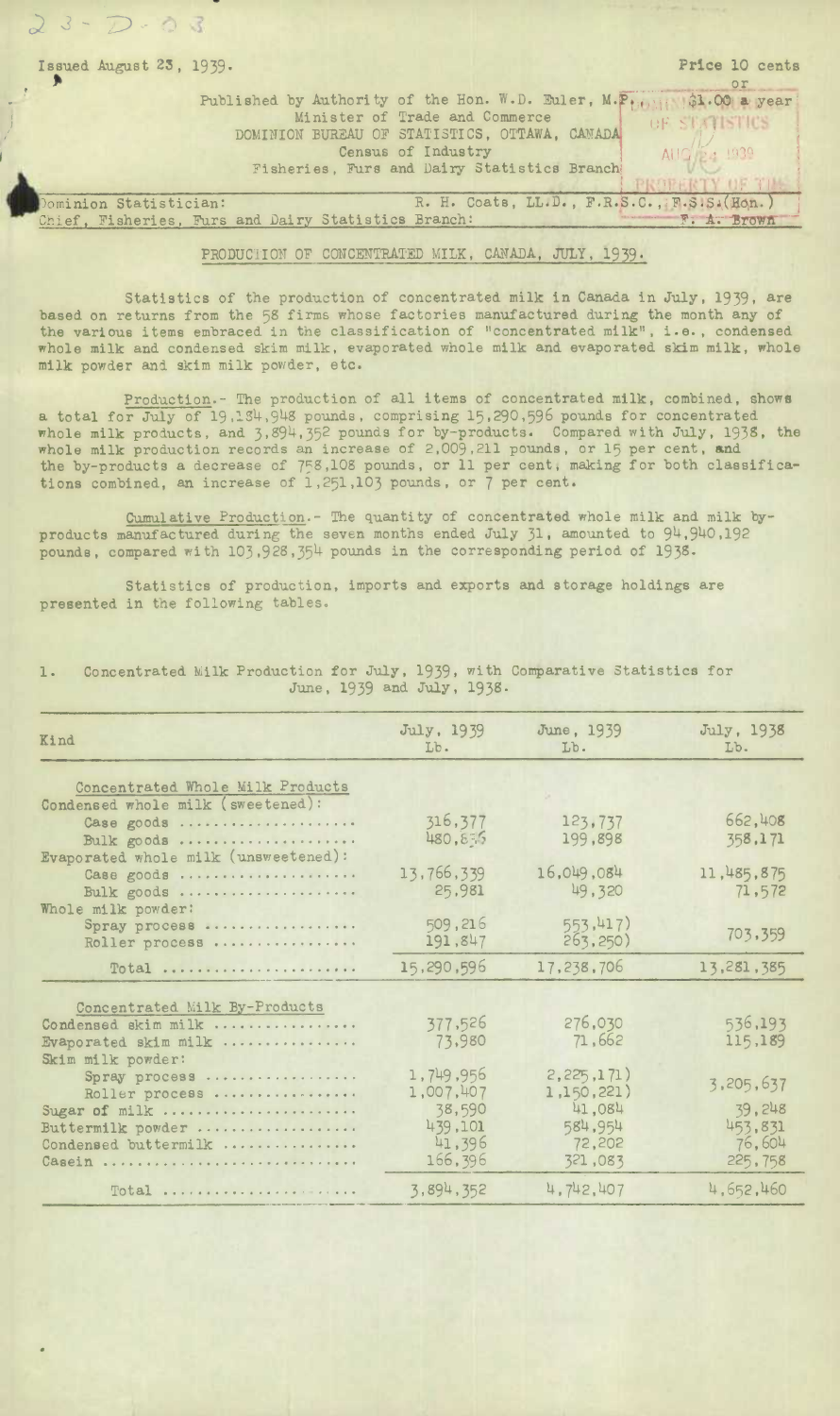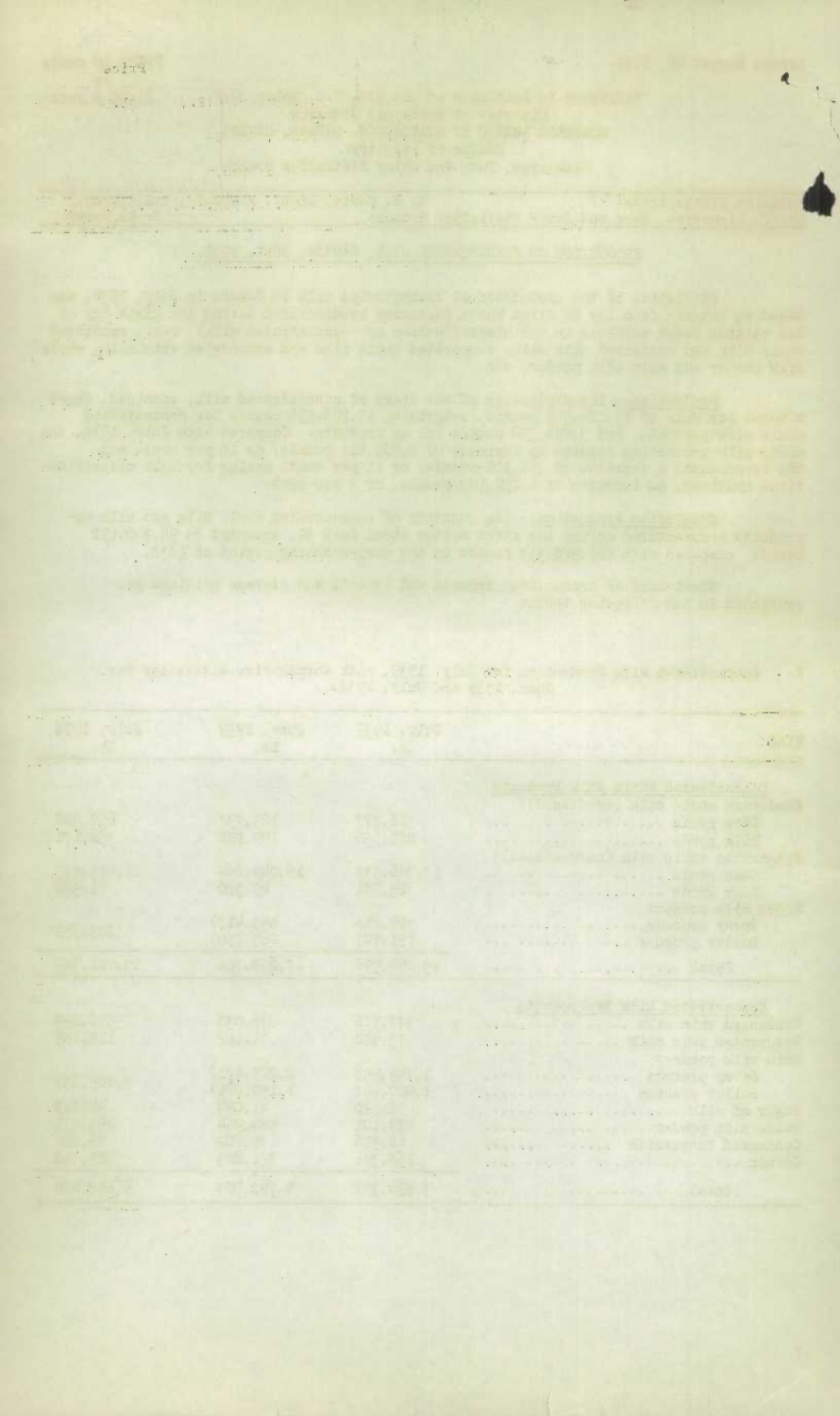$\mathbb{S}^{\cdot}$ Imports and Exports of Concentrated Milk Products, July, 1939, with comparative Statistics for June, 1939 and July, 1938 (a)

|                    | Quantity Imported |             |               | Quantity Exported |           |           |
|--------------------|-------------------|-------------|---------------|-------------------|-----------|-----------|
| Kind               | July              | June        | July          | July              | June      | July      |
|                    | 1939              | 1939        | 1938          | 1939              | 1939      | 1938      |
|                    | Lb.               | Lb.         | Lb.           | Lb.               | Lb.       | Lb.       |
| Condensed milk     | (ъ)               | 46          | 2,525         | 42,100            | 69.600    | 306,500   |
| Evaporated $milk$  |                   | <b>comp</b> | $\frac{1}{2}$ | 2,157,100         | 4,111,500 | 3,733,700 |
| Whole milk powder. | (b)               | 13,416      | 43,316        | 353,100           | 433,300   | 341,000   |
| Skim milk powder   |                   |             |               | 103,500           | 541,500   | 148,600   |
| Casein             | $\lceil b \rceil$ | 140,603     | 2,665         |                   |           |           |

Cumulative Production of Concentrated Milk for the Seven Months ended July 31, 1939 with Comparative Statistics for the Seven Months ended July 31, 1938.

|                                      | Seven Months Ended July 31 |              |  |
|--------------------------------------|----------------------------|--------------|--|
| Kind                                 | 1939                       | 1938         |  |
|                                      | Lb.                        | Lb.          |  |
| Concentrated Whole Milk Products     |                            |              |  |
| Condensed whole milk (sweetened):    |                            |              |  |
|                                      | 1,924,804                  | 3,532,950    |  |
| Case goods                           | 2, 246, 849                | 2,596,376    |  |
| Bulk goods                           |                            |              |  |
| Evaporated whole milk (unsweetened): | 64, 836, 212               | 69,666,515   |  |
| Case goods                           | 263,285                    | 366,935      |  |
| Bulk goods                           |                            |              |  |
| Whole milk pwder :                   |                            |              |  |
| Spray process                        | 3,401,198)                 | 4,465,784    |  |
| Roller process                       | 1,051,015)                 |              |  |
| Cream powder                         |                            | 14,715       |  |
| Total                                | 73, 723, 363               | 80, 643, 275 |  |
| Concentrated Milk By-Products        |                            |              |  |
| Condensed skim milk                  | 1,486,700                  | 3.342,983    |  |
| Evaporated skim milk                 | 480,929                    | 400,072      |  |
| Skim milk powder:                    |                            |              |  |
| Spray process                        | 9,054,093)                 |              |  |
| Roller process                       | 5.376.988)                 | 14,990,511   |  |
| Sugar of milk                        | 160,894                    | 161,330      |  |
| Buttermilk powder                    | 2,478,749                  | 2,694,863    |  |
| Condensed buttermilk                 | 984,571                    | 700,228      |  |
| Casein                               | 1,193,905                  | 995,092      |  |
| Total                                | 21, 216, 829               | 23,285,079   |  |
|                                      |                            |              |  |

4. Stocks (c) of Concentrated Milk in Cold Storages, Warehouses, and Dairy Factories August 1, 1939 with Comparative Statistics for July 1, 1939 and August 1, 1938 (d).

| Kind                                                                                                                                                                                                                                                                                                                                                                                                         | August 1, 1939<br>Lb.                                       | July 1, 1939<br>Lb.                                          | August 1, 1938<br>Lb.             |
|--------------------------------------------------------------------------------------------------------------------------------------------------------------------------------------------------------------------------------------------------------------------------------------------------------------------------------------------------------------------------------------------------------------|-------------------------------------------------------------|--------------------------------------------------------------|-----------------------------------|
| Concentrated Whole Milk Products<br>Condensed whole milk<br>Evaporated whole milk<br>Whole milk powder:                                                                                                                                                                                                                                                                                                      | 554,318<br>5,496,886                                        | 487,653<br>7,986,009                                         | 948,262<br>21,285,043             |
| Spray process<br>Roller process<br>Cream powder<br>Total                                                                                                                                                                                                                                                                                                                                                     | 1,497,674<br>179,348<br>2,940<br>7,731,166                  | 1,447,836)<br>203,588)<br>3,710<br>10,128,796                | 1,791,780<br>4,744<br>24,029,829  |
| Concentrated Milk By-Froducts<br>Condensed skim milk<br>Evaporated skim milk<br>Skim milk powder:<br><b>TANK A</b>                                                                                                                                                                                                                                                                                           | 252, 259<br>4,632                                           | 169,640<br>4,837                                             | 611,765<br>3,782                  |
| Spray process<br>Roller process in bags<br>$\mathbf{u}$ $\mathbf{u}$ $\mathbf{v}$ $\mathbf{v}$ $\mathbf{v}$ $\mathbf{v}$ $\mathbf{v}$ $\mathbf{v}$ $\mathbf{v}$ $\mathbf{v}$ $\mathbf{v}$ $\mathbf{v}$ $\mathbf{v}$ $\mathbf{v}$ $\mathbf{v}$ $\mathbf{v}$ $\mathbf{v}$ $\mathbf{v}$ $\mathbf{v}$ $\mathbf{v}$ $\mathbf{v}$ $\mathbf{v}$ $\mathbf{v}$ $\mathbf{v}$ $\mathbf{$<br>Buttermilk powder<br>Casein | 2,976,999<br>1,330,678<br>1,127,222<br>1,046,116<br>618,159 | 2,589,633)<br>1,274,790)<br>1,030,573)<br>988,454<br>592,844 | 4,990,338<br>1,051,352<br>429,795 |
| $Total$                                                                                                                                                                                                                                                                                                                                                                                                      | 7,356,065                                                   | 6,650,771                                                    | 7,087,032                         |

External Trade Report - "Imports and Exports of Milk and Its Products and Eggs" (b) Not yet available.

OwnQd and held by and or for manufacturers.

(d) Agricultural Branch - Revised to date of Aug. 21, 1939.